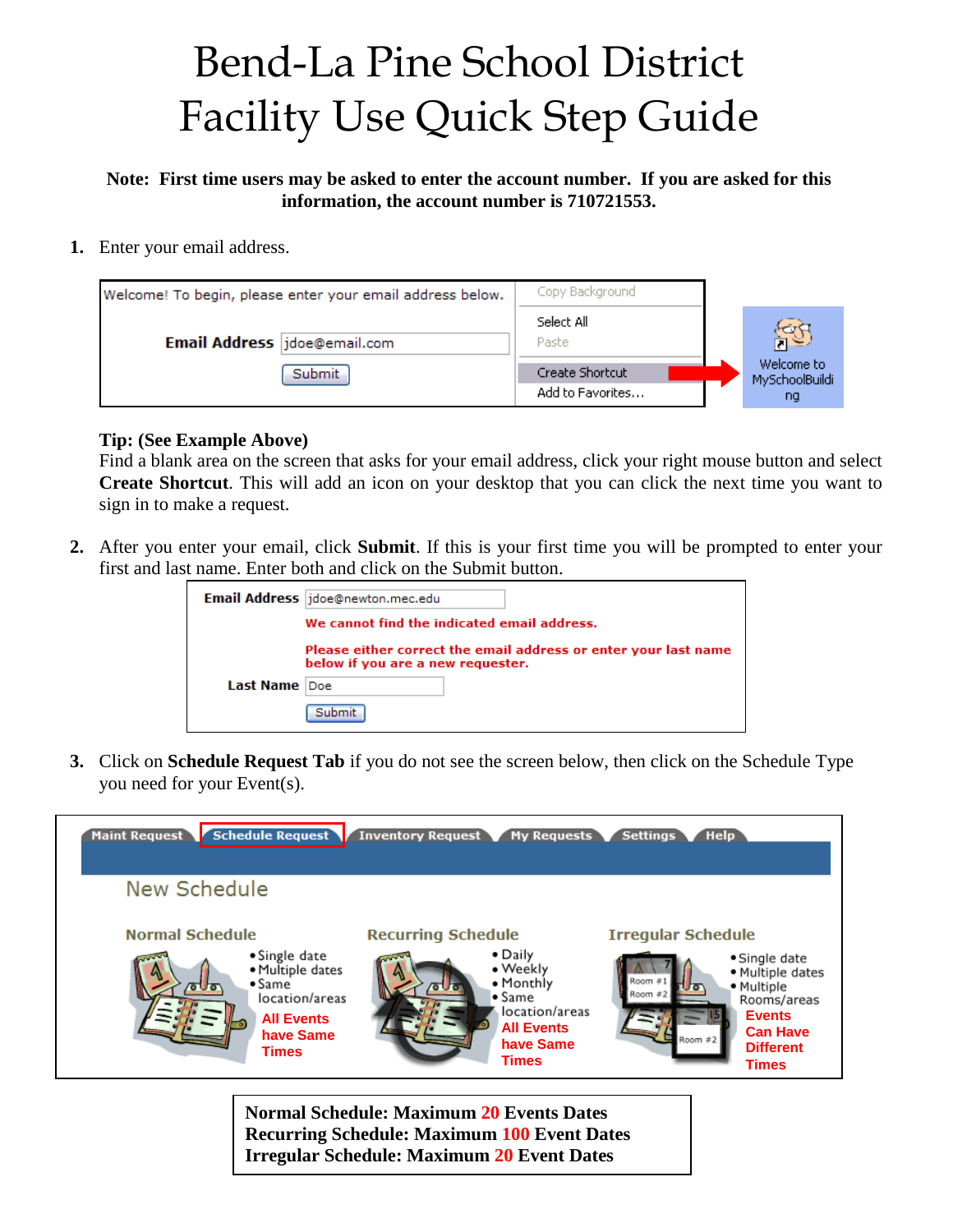## Fill out all boxes with a  $\blacksquare$  mark beside it. These are REQUIRED fields.

- **4.** Once in the Schedule Form, put the **Event Title** in first.
- **5.** Do not select anything in the **Area** Dropdown box
- **6.** In the **Location** Dropdown Menu, choose where your event will take place.

<u>and the company of the company of the company of the company of the company of the company of the company of the company of the company of the company of the company of the company of the company of the company of the com</u>

**7.** In the **Room** Dropdown Menu, choose the room(s) you will need. **(Hold down the CTRL Button on your keyboard to select multiple rooms)**

This is how the form should look so far, but with your school information:

 $\Box$ 

| V Event Title My Event   |                                              |
|--------------------------|----------------------------------------------|
| <b>Event Description</b> |                                              |
|                          |                                              |
| Area                     | -- Select Area --                            |
| $\nabla$ Location        | -- Select Location --                        |
| <b>⊠</b> Rooms           | -- Select Room --                            |
|                          |                                              |
|                          |                                              |
|                          | (Use the CTRL key to select multiple rooms.) |

 $\Box$ 

**8.** Next, choose your event dates by clicking on the date in the calendar boxes. You can click on the black arrows in the calendar boxes to change months. Then choose your Start and End Times.

**Contract Contract Contract** 

|      | $\sqrt{ }$ Event Date(s) $\sqrt{1/29/2009}$<br>February 2009<br>January 2009<br>SMTWTFS<br><b>SMTWTFS</b><br>2 <sup>3</sup><br>$\overline{2}$<br>6 7<br>9 10<br>8<br>9 10 11 12 13 14<br>6<br>15 16 17 18 19 20 21<br>11 12 13 14 15 16 17<br>18 19 20 21 22 23 24<br>22 23 24 25 26 27 28<br>25 26 27 28 29 30 31<br>Note: The maximum event dates<br>for each normal schedule is 20.<br>Recurring schedules do not have<br>this limitation.<br><b>Check Availability</b>                                                                                                                                                                                                                                                                                                                                                                                                                                                              |                                                                                                                                                                                                                                                                                               |
|------|-----------------------------------------------------------------------------------------------------------------------------------------------------------------------------------------------------------------------------------------------------------------------------------------------------------------------------------------------------------------------------------------------------------------------------------------------------------------------------------------------------------------------------------------------------------------------------------------------------------------------------------------------------------------------------------------------------------------------------------------------------------------------------------------------------------------------------------------------------------------------------------------------------------------------------------------|-----------------------------------------------------------------------------------------------------------------------------------------------------------------------------------------------------------------------------------------------------------------------------------------------|
| 8 A. | $\sqrt{ }$ Start Time<br>8<br>$00 \vee$<br>End Time $ 9 $<br>$AM \vee$<br>00 $\vee$ AM $\vee$<br>$\checkmark$<br><b>Setup Begin Time</b><br><b>Breakdown End Time 9   <math>\times</math>   00 <math>\times</math>   AM <math>\times</math></b><br>8<br>$00 \vee$<br>$AM$ $\vee$<br>$\sqrt{2}$ Duration $\sqrt{1}$<br>hours $\boxed{00}$ M minutes. Spans over 1<br>days.<br><b>Check Availability</b><br>Also, click on the Check Availability button to verify<br>Example:<br>you are not double booking a room. This is<br>located just below the Duration. The event time<br>you are asking for is in Yellow. If there is a black<br>$\bf{X}$ in that space for your requested time range,<br>you will need to go back and choose a different<br>time that is available. Close out the Availability<br>window when you are finished verify that your<br>time is available and proceed to the<br>"Organization Information" section. | <b>The Spans Over</b><br><b>Box should</b><br>always read 1<br>00<br>$8_{AM}$<br>00<br>x<br>9 <sub>AM</sub><br>00<br>x<br>$10_{AM}$<br>00<br>$11_{AM}$<br>00<br>12 <sub>PM</sub><br>00<br>$1_{PM}$<br>00<br>x<br>$2_{PM}$<br>00<br>3 <sub>PM</sub><br>00<br>$4_{PM}$<br>00<br>5 <sub>PM</sub> |